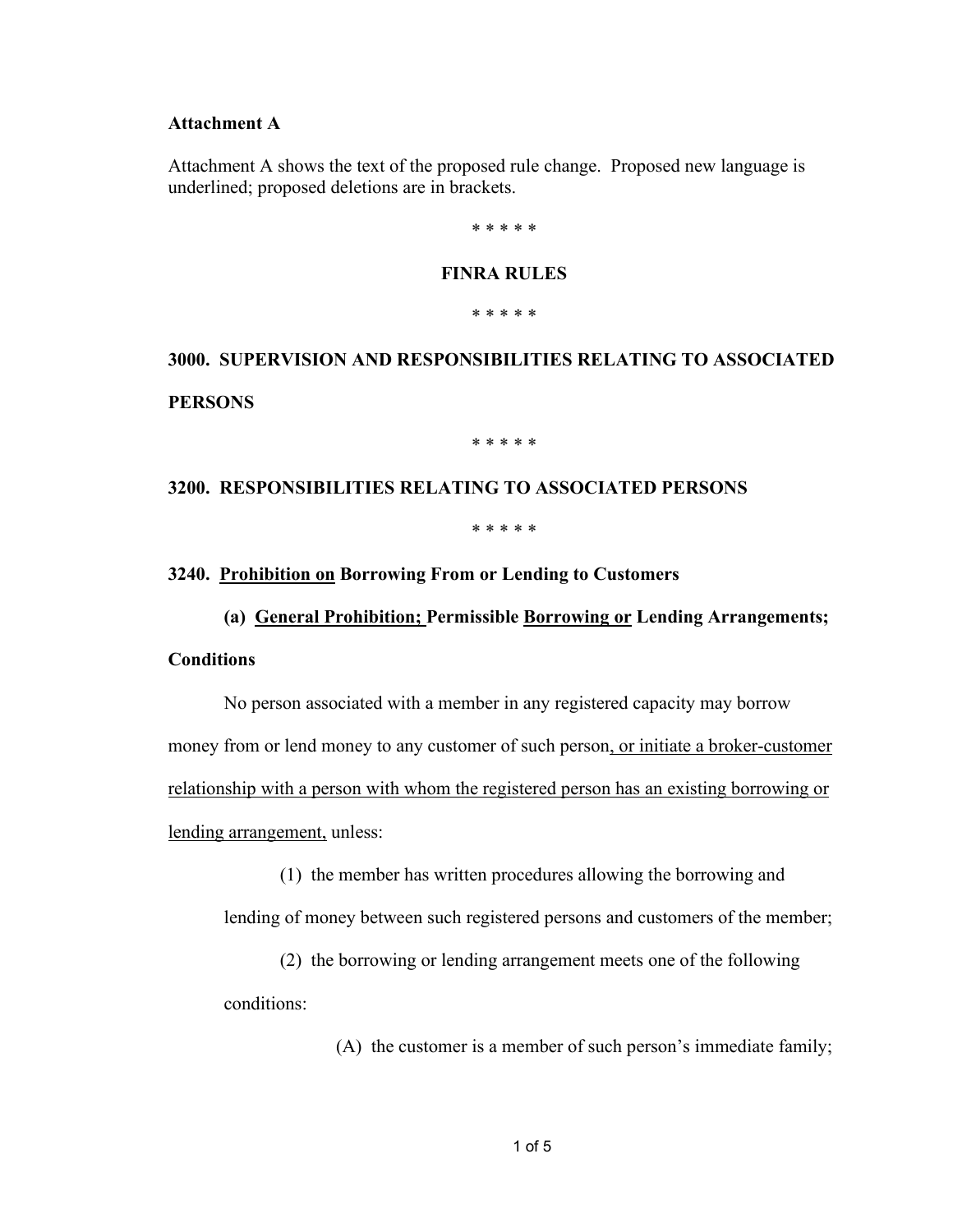(B) the customer (i) is a financial institution regularly engaged in the business of providing credit, financing, or loans, or other entity or person that regularly arranges or extends credit in the ordinary course of business and (ii) is acting in the course of such business;

(C) the customer and the registered person are both registered persons of the same member;

(D) the lending arrangement is based on a close personal relationship between the registered person and[with] the customer[, such that the loan would not have been solicited, offered, or given had the customer and the registered person not] maintained [a relationship] outside of, and formed prior to, the broker-customer relationship; or

(E) the lending arrangement is based on a business relationship outside of the broker-customer relationship; and

(3) the requirements of paragraph (b) of this Rule are satisfied.

#### **(b) Notification and Approval**

(1) With respect to borrowing or lending arrangements described in paragraphs  $(a)(2)(C)$ ,  $(D)$ , or  $(E)$  of this Rule:

> (A) [T]the registered person shall, prior to entering into such arrangements, notify the member in writing and obtain the member's approval in writing of [the]such [borrowing or lending] arrangements [described in paragraphs (a)(2)(C), (D), and (E) above prior to entering into such arrangements and the member shall pre-approve in writing such arrangements]. The registered person shall also, prior to the modification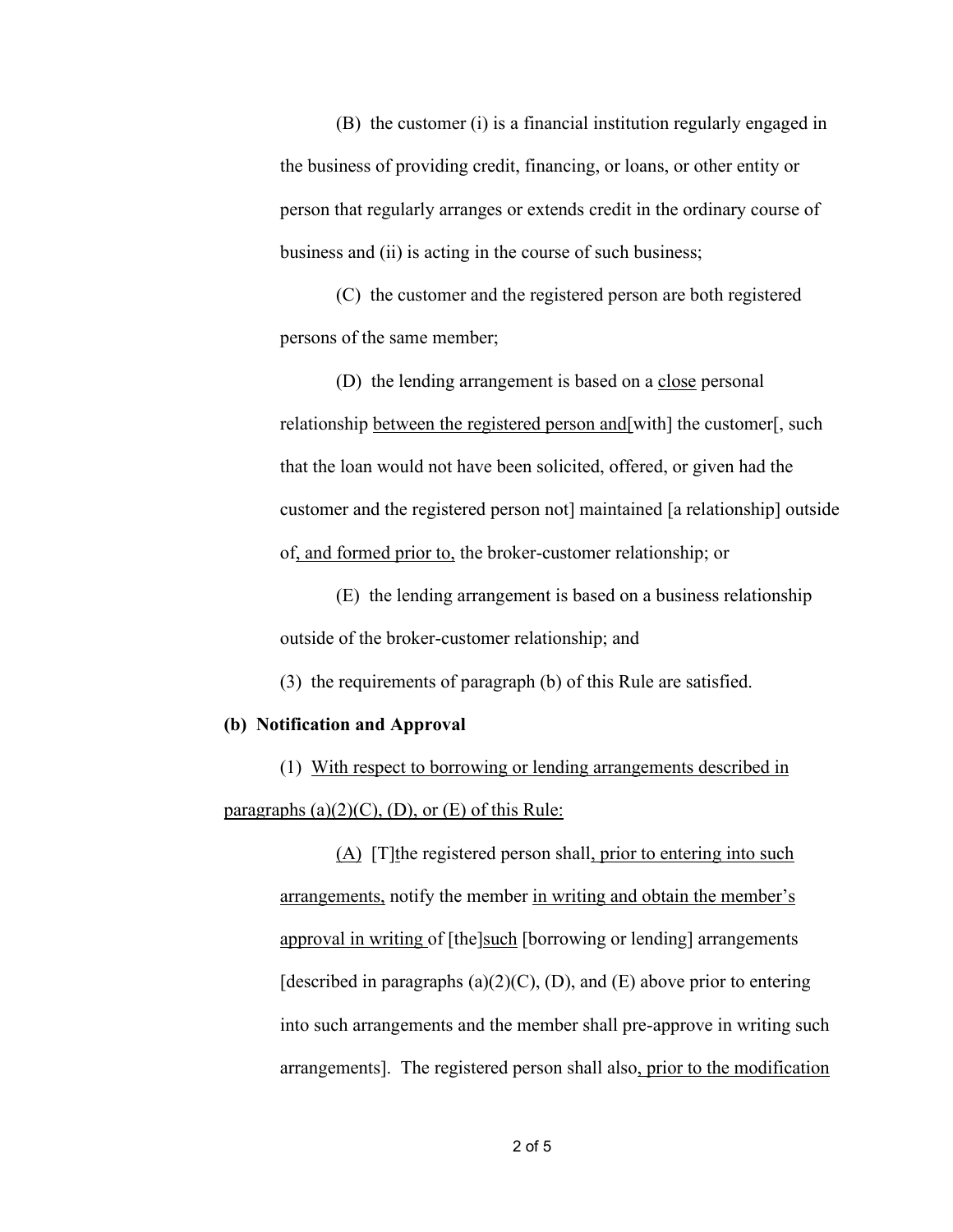of such arrangements, notify the member in writing and obtain the member's [shall pre-]approv[e]al in writing of any modifications to such arrangements, including any extension of the duration of such arrangements.

(B) The registered person shall, prior to the initiation of a brokercustomer relationship at the member, notify the member in writing of such existing arrangements with persons who seek to be a customer of the registered person, and obtain the member's approval in writing of the broker-customer relationship.

(2) With respect to the borrowing or lending arrangements described in paragraph (a)(2)(A) of this Rule[above], a member's written procedures may indicate that registered persons are not required to notify the member or receive member approval either prior to or subsequent to entering into such borrowing or lending arrangements or initiating a broker-customer relationship.

(3) With respect to the borrowing or lending arrangements described in paragraph (a)(2)(B) of this Rule [above], a member's written procedures may indicate that registered persons are not required to notify the member or receive member approval either prior to or subsequent to entering into such borrowing or lending arrangements or initiating a broker-customer relationship, provided that[,] the loan has been made on commercial terms that the customer generally makes available to members of the general public similarly situated as to need, purpose and creditworthiness. For purposes of this [sub]paragraph  $(b)(3)$ , the member

3 of 5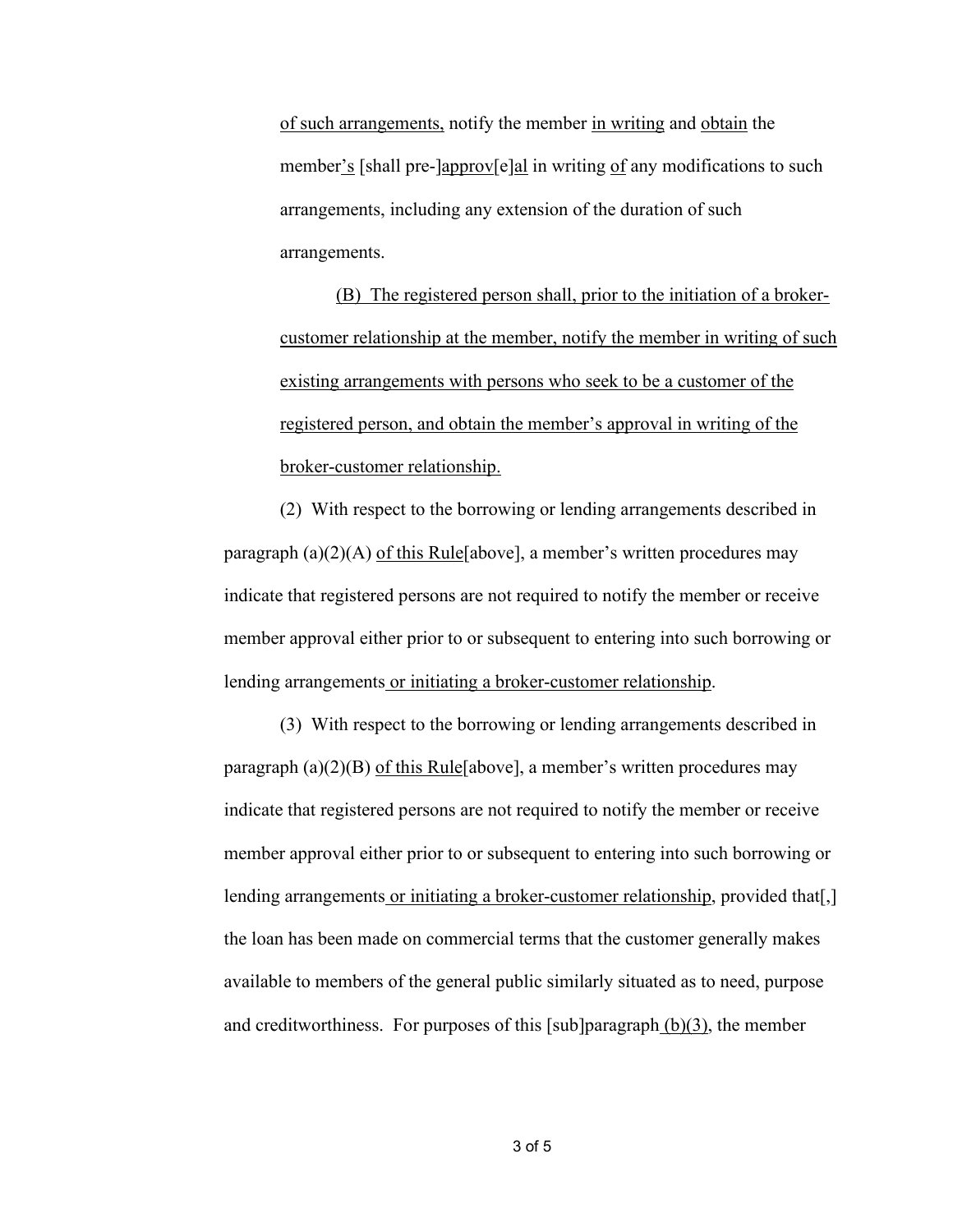may rely on the registered person's representation that the terms of the loan meet the above-described standards.

#### **(c) Definition of Immediate Family**

The term "immediate family" means parents, grandparents, mother-in-law or father-in-law, [husband or wife]spouse or domestic partner, brother or sister, brother-inlaw or sister-in-law, son-in-law or daughter-in-law, children, grandchildren, cousin, aunt or uncle, or niece or nephew, and any other person who resides in the same household as the registered person and [whom] the registered person financially supports, directly or indirectly, to a material extent. The term includes step and adoptive relationships.

#### **• • • Supplementary Material: --------------**

**.01 Record Retention.** For purposes of paragraph (b)[(1)] of this Rule, members shall preserve the written notice and [pre-]approval for at least three years after the date that the borrowing or lending arrangement has terminated or for at least three years after the registered person's association with the member has terminated.

**.02 Customer.** For purposes of this Rule, a "customer" would include any customer that has, or in the previous six months had, a securities account assigned to the registered person at any member.

**.03 Owner-Financing Arrangements.** For purposes of this Rule, borrowing and lending arrangements include owner-financing arrangements that do not involve borrowing or lending of money.

**.04 Close Personal Relationships and Business Relationships.** Factors that are relevant to whether a borrowing or lending arrangement is based on a "close personal relationship" or a "business relationship," within the meaning of paragraphs  $(a)(2)(D)$  and